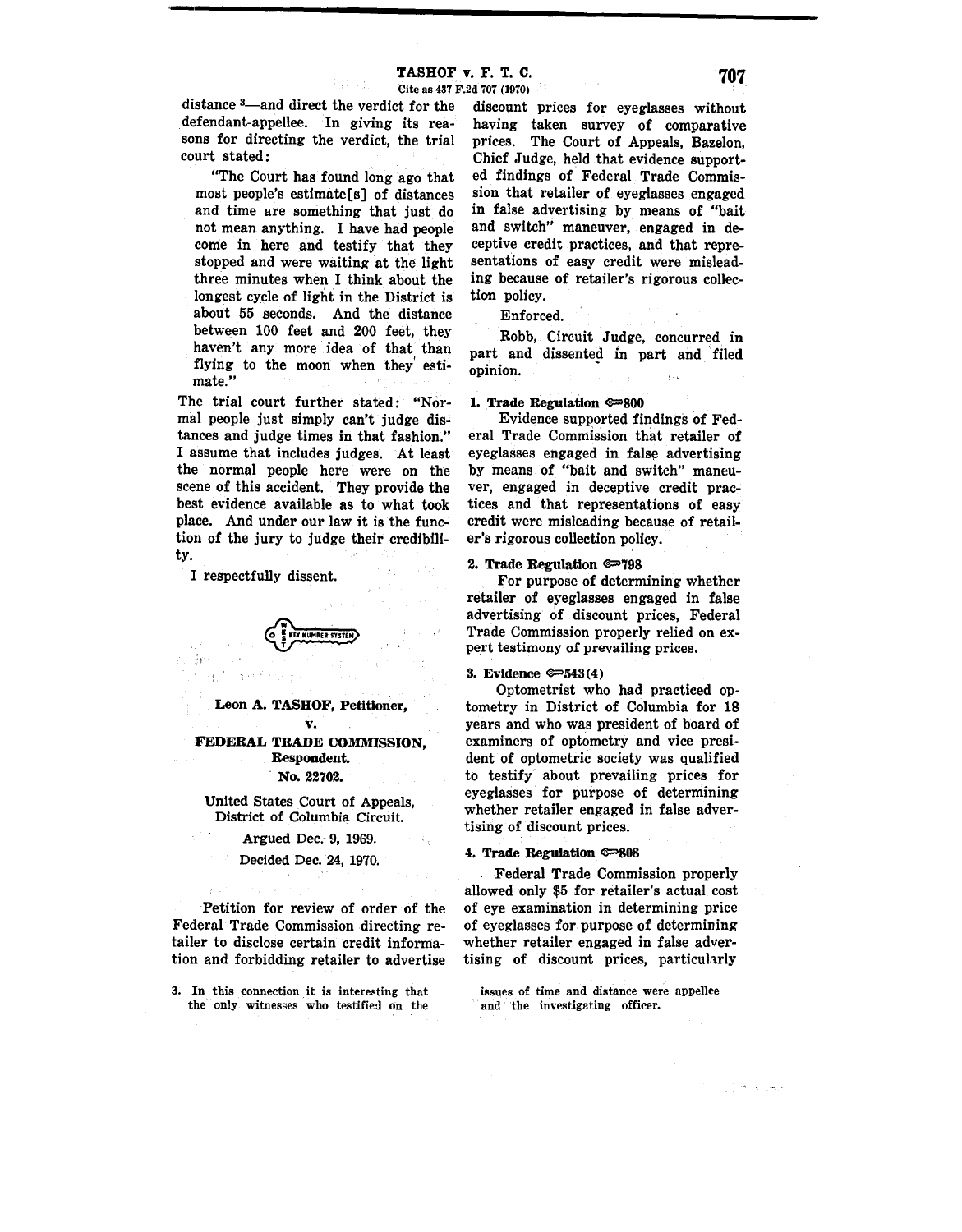where retailer offered "free" eye examinations.

#### **5. Trade Regulation**  $\infty$ **794**

Federal Trade Commission complaint against retailer of eyeglasses charging false representation of easy credit fairly apprised retafier of charge that its easy credit representations might be found misleading on basis of its rigorous collection policy.

# **6. Trade Regulation e=>812**

Federal Trade Commission, having found that retailer of eyeglasses made false representations of easy credit, had power to order retailer to disclose, both orally and in writing, factors relating to credit charges in its installment contracts, as against retailer's contention that enactment of Truth in Lending Act disclosed that Commission had theretofore lacked power to order affirmative disclosures of credit information and set the bounds of an affirmative disclosure order. Truth in Lending Act, § 101 et seq., 15 U.S.C.A. § 1601 et seq.

#### **7. Trade Regulation e=s12**

Power of Federal Trade Commission to order affirmative disclosure of credit information permits Commission to reach statements that are deceptive because they contain less than the whole truth.

#### **8. Trade Regulation e=s12**

Federal Trade Commission order directing retailer to disclose certain credit information orally and as to all transactions was. reasonably related to the finding that many of the retailer's customers were unsophisticated consumers who would not benefit from written disclosure alone, and had low incomes, and fact that Truth in Lending Act had no such requirement, and exempted sales involving minimal dollar charges, did not invalidate that portion of order. Truth in Lending Act, §§ 101 et seq., 128(a) (7), 15 U.S.C.A. §§ 1601 et seq., 1638(a) (7).

# **9. Trade Regulation e=>812**

Federal Trade Commission order directing retailer of eyeglasses to disclose

its credit terms orally would not be disturbed on theory that in a later suit for civil penalties retailer would not be able to defend against charge that it failed to disclose all the credit information orally inasmuch as Commission could be consulted before penalty action and Commission would have burden of proof in a compliance action at which retailer could show that it had not violated order by evidence of continuing policy of oral disclosure and/or by bringing forward salesman who had handled the complaining customers. Truth in Lending Act, § 101 et seq., 15 U.S.C.A. § 1601 et seq.

#### 10. Trade Regulation  $\infty$ 812

Federal Trade Commission order directing retailer of eyeglasses which had been found to have engaged in false advertising of discount prices to desist from representing that it sold any article of merchandise at discount price without first taking a statistically significant survey showing that the prevailing price was substantially above retailer's was reasonably calculated to preclude revival of the illegal practices. Federal Trade Commission Act,  $\S$  5(*l*), 15 U.S.C.A. § 45(l).

#### 11. Trade Regulation  $\infty$ 811

Where a businessman has wrought a wrong on the public, he may be held to a reasonable business procedure that will prevent repetition of that wrong, and in view of his past record he will not be permitted to object that his own approaches might also avoid this wrong in the future, perhaps by happenstance and perhaps only on occasion.

## 12. Trade Regulation  $\infty$ 812

Federal Trade Commission order forbidding retailer found to have falsely advertised discount prices to advertise discount prices without first taking a survey of comparative prices was not unduly burdensome or onerous on its face. Federal Trade Commission Act, § 5(b, c), 15 U.S.C.A. § 45(b, c).

Mr. David J. McKean; Washington, D. C., with whom Mr. Thomas J. Whitehead,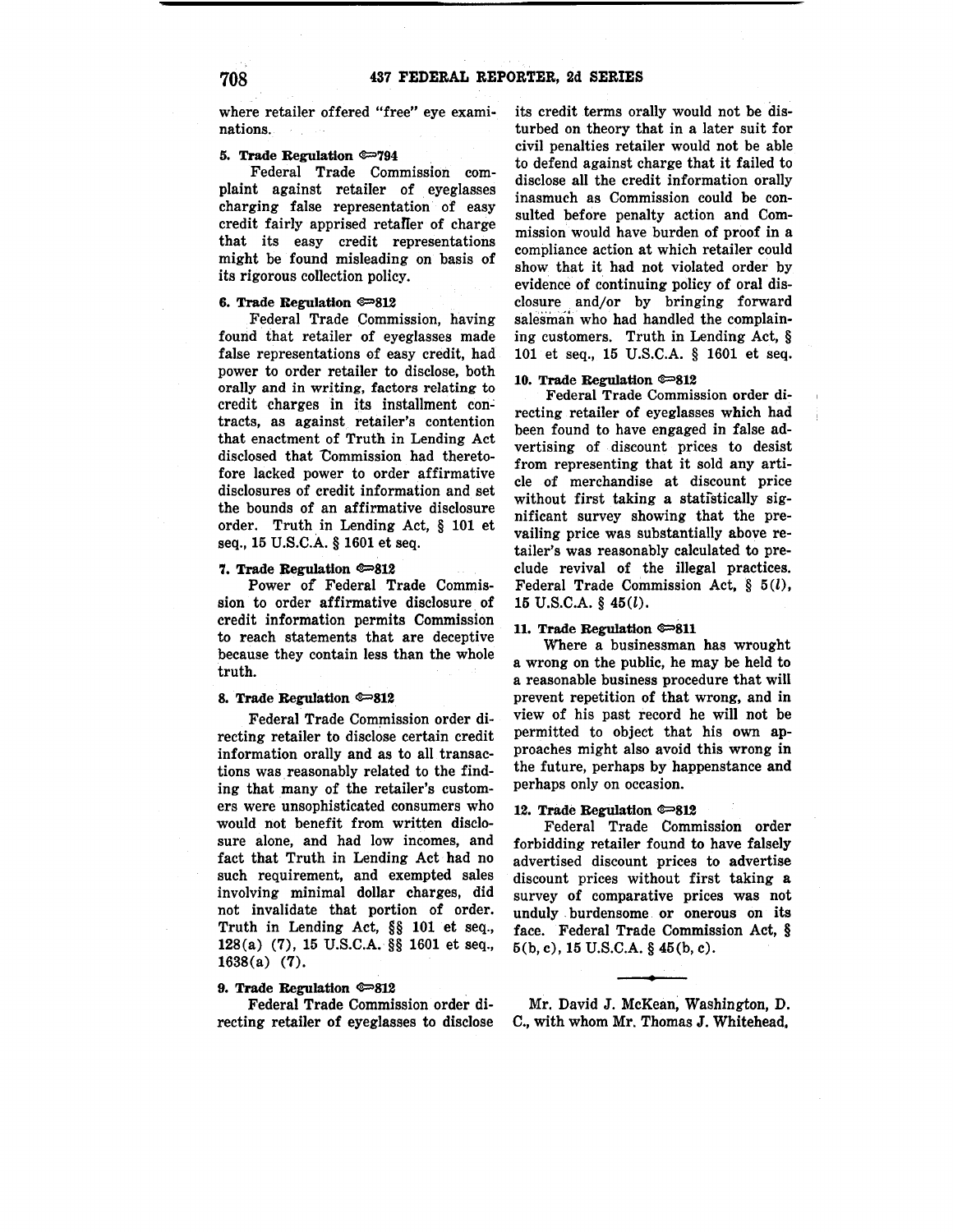-1--■---------------

Washington, D. C., was on the brief, for petitioner. . O

Mr. Alvin L. Berman, Atty, Federal Trade Commission, fot respondent.

Before BAZELON, Chief Judge, and LEVENTHAL and ROBB, Circuit Judges.

BAZELON, Chief Judge:

Appellant Leon A. Tashof is engaged in the retail trade as New York Jewelry Co. (NYJC). His store is located in an area that serves low-income consumers,1 many of whom hold low-paying jobs, and have no bank or charge accounts.<sup>2</sup> About 85 percent of NYJC's sales are made on credit. The Commission found, after a Hearing Examiner had dismissed the charges as unsubstantiated, that NYJC falsely advertised the availability of discount eyeglasses, and misrepresented its prices and credit practices. NYJC claims that the evidence is insufficient to support the Commission's findings, and that in any event the findings do not justify the order entered against it. We affirm the findings, and enforce the order.

## *I. The Findings*

[1] The Commission's findings fall into four categories:  $(A)$  those with respect to false advertising of eyeglasses; (B) those with respect to false advertising of discount prices; (C) those with respect to misrepresenting credit

- 1. The Commission made this finding on the basis of expert testimony. See Commission Opinion at 3. 1 *ee generally* FTC Economic Report on Installment Credit and Retail Sales Practices of District of Columbia Retailers  $2-5$  (1968) . FTC Report on District of Columbia, Consumer Protection Program (1968).
- **2.** *See* Appendix A to Commission Opinion (profiles of NYJC's customers).
- 3. "Bait and switch" describes an offer which is made not in order to sell the advertised product at the advertised price, but rather to draw a customer to the store to sell him another similar product which is more profitable to the advertiser. *See generally* Guides Against Bait Ad· vertising, 16 C.F.R. § 238 (1970).

charges; and  $(D)$  those with respect to misrepresenting "easy credit."

I *A. False Advertising of Eyeglasses:*  The Commission first found that NYJC employed a "bait and switch" maneuver with respect to sales of eyeglasses. $3$  The evidence showed that NYJC advertised .eyeglasses "from \$7.50 complete," including "lenses, frames and case." The newspaper advertisements, but not the radio advertisements, mentioned a "moderate examining fee." During this period. NYJC offered free eye examinations by a sign posted in its store, and through cards it mailed out and distributed on the street.4 NYJC claimed that it offered \$7.50 eyeglasses only to persons with their own prescriptions. But we have no doubt that the record amply supports the Commission's finding that the advertising campaign taken as a whole offered complete eyeglass service for \$7.-  $50.5$ 

That much shows "bait." There was no direct evidence of "switch"-no direct evidence, that is, that NYJC disparaged or discouraged the purchase of the \$7.50 eyeglasses, or that the glasses were unavailable on demand, or unsuited for. their purpose. The evidence on which the Commission rested its finding was a stipulation that out of  $1,400$ pairs of eyeglasses sold each year by NYJC, less than 10 were sold for \$7.50 with or without a prescription. $\epsilon$  NYJC

- 4. NYJC introduced evidence that it actually gave free eye examinations on request.
- **5.** *See, e. g., Mytinger & Casselberry, Inc. v.* FTC, 112 U.S.App.D.C. 210, 217, 301 , F.2d 534, 541 (1962).
- 6. With the permission of NYJC, the Com-. mission also projected figures from the first six months of 1966 back to annual figures for 1964 and 1965. These figures showed that no eyeglasses were sold for less than \$15. The average price per pair was •\$41.70; only two pairs were sold for as low as \$15, and 90 per cent of the sales were over \$23.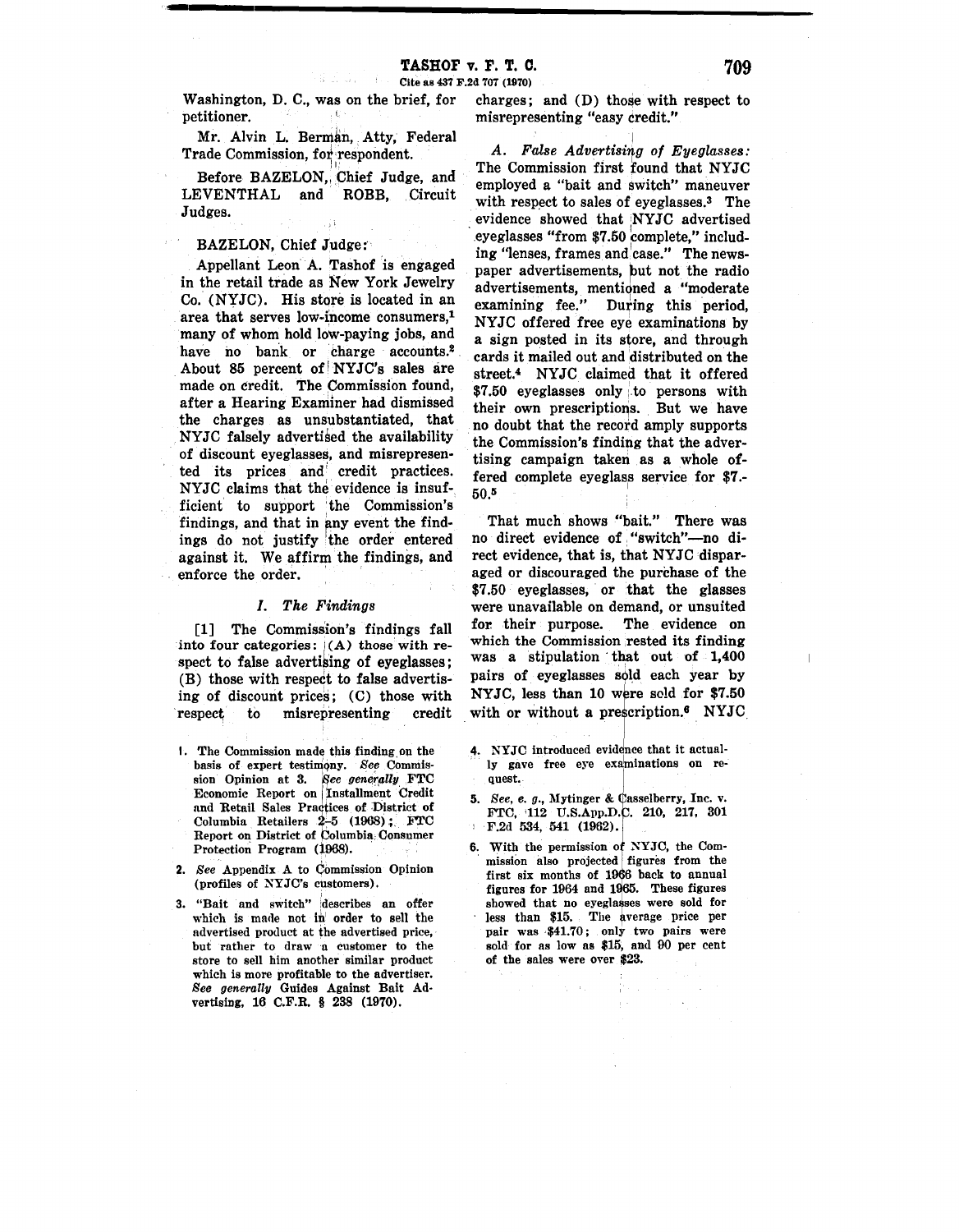claims that this evidence does not support the finding. We disagree.

It seems plain to us that the Commission drew a permissible inference of "switch" from the evidence of bait advertising and minimal sales of the advertised product.7 At best only nine sales-64/100 of one percent of NYJC's eyeglass sales—were made at \$7.50. The record leaves unexplained why NYJC's customers, presumably anxious to purchase at as low a price as possible, . would so consistently have bought more expensive glasses if suitable glasses at \$7.50 were available.8 Further, NYJC continued to advertise the \$7.50 glasses for a year and a half despite the scarcity of sales, a fact which tends to support a finding of a purpose to bring customers into the store for other reasons.<sup>9</sup> This evidence, we think, was sufficient to shift the burden of coming forward to the respondent. But NYJC offered no evidence to negate the inference of "switch." The relevant facts are in NYJC's possession, and it was in the best position to show, if it could be shown at all that the \$7.50 glasses were

- **7.** *See* National Lead Co. v. FTC, 227 F.2d 825, 832 (7th Cir. 1955), rev'd on other grounds, 352 U.S. 419, 77 S.Ct. 502, 1 L.Ed.2d 438 (1957); cf. Giant Food Inc. v. FTC, 116 U.S.App.D.C. 227, 322 F. 2d 977 (1963), cert. dismissed, 376 U.S. 967, 84 S.Ct. 1121, 12 L.Ed.2d 82 (1964) ; NLRB v. Clement Bros. Co., 407 F.2d 1027, 1029 (5th Cir. 1969).
- **8.** Cf. Note to Guides Against Bait Advertising, *supra* note 3:

"Sales of the advertised merchandise do not preclude the existence of a bait and switch scheme. It has been determined that, on occasions, this is a mere incidental byproduct of the fundamental plan and is intended to provide an aura of legitimacy to the overall operation.

**9.** The customer profiles and affidavits before the Commission showed that NYJC often used high pressure techniques to sell its eyeglasses. On occasion, for example, persons who accepted free eye examinations stated they were told they had to purchase glasses prepared for them after the examination, although they had not ordered the glasses.

actually available in the [store.10](https://store.10) Yet the most NYJC could produce was its sales manager's denial that the \$7.50 glasses were disparaged. NYJC never did point to even a single sale of the advertised [product.](https://product.11)<sup>11</sup>

[2] *B. False Advertising of Discount Prices:* There is no dispute that NYJC claimed to be a discount seller of eyeglasses. Nor is there any question that the sales slips introduced by the FTC were sufficient to show NYJC's actual prices. NYJC's claim is that the Commission erred in relying on expert testimony of prevailing prices, and in computing the prices against which NYJC's were compared.

[3] The Commission's staff presented the only evidence of prevailing prices: the testimony of Dr. Zachary . Ephraim, an [optometrist.12](https://optometrist.12) Since optometrists are a major retail outlet for . eyeglasses, and perform a service closely comparable to that provided by NYJCexamining eyes and filling prescriptions ---Dr. Ephraim was well qualified to testify about prevailing prices. We hold

- 10. *Compare* Midwest Sewing Center, Inc., CCH Transfer Binder  $\parallel$  17,143 (Dec. 3, 1964), where the respondent introduced evidence ·which tended to negate the inference of bait and switch, and the Commission dismissed the complaint.
- **11.** Notwithstanding the fact that the Hearing Examiner might. have credited the sales manager's story, we believe the record as a whole supports the Commission's findings, because the stipulated evidence combined with NYJC's evident inability to contradict its implications outweigh the manager's ambiguous denial of the charge. See Universal Camera Corp. v. NLRB, 340 U.S. 474, 487-488, 492-496, 71 S.Ct. 456, 95 L.Ed. 456 (1951) ; l\Iannis v. FTC, 293 F.2d 774, 776 (9th Cir. 1961).
- **12.** Dr. Ephraim qualified as an expert because he had practiced optometry in the District for 18 years, was President of the Board of Examiners of Optometry, and Vice President of the District of Columbia Optometric Society.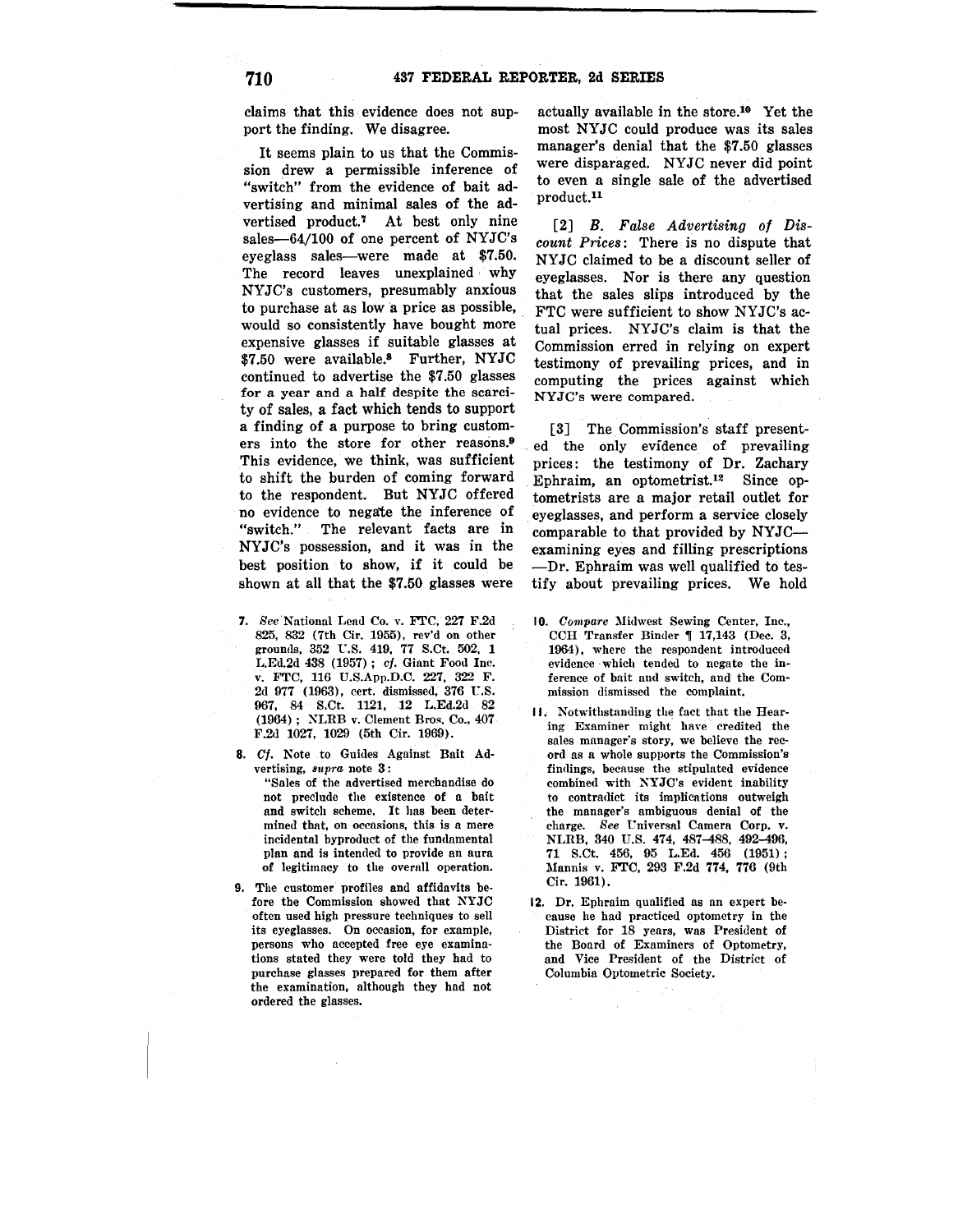-----------------------------------------

that his unccntradicted testimony was a sufficient basis for the, Commission's  $\textbf{findings.}$ <sup>13</sup>

[4] The Commission determined the generally prevailing prices of• eyeglasses on the basis of Dr. Ephraim's testimony of the usual price charged by most optometrists in the trade area.<sup>14</sup> NYJC first claims that the :Commission erroneously ignored the expert's statements that some sellers might charge higher prices. We disagree, because Dr. Ephraim referred only to some extremely high prices that a relatively few sellers might charge. Thus the record as a whole supports the Commission's finding of generally prevailing eyeglass prices, *i.e.,* the prices to which NYJC's must be compared in considering the charge that its representations of discount prices were [false.15](https://false.15) NYJC's second claim concerns the Commission's refusal to include in the prevailing price the amount which the consumer would have had to pay for an eye examination. Since NYJC offered "free" eye examinations, it could be argued that no adjustment for examinations was required. But the Commission did make allowance for

- **13.** The Hearing Examiner, for no apparent reason, failed to make findings on this charge. With respect to the issue of unconscionably high prices, see section  $I(D)$  (2), infra, however, he found, after adjusting the prevailing price as NYJC urged, that the store's eyeglass prices "are well within normally encountered limits." This is no support for the view that NYJC sold at discount prices.
- 14. Dr. Ephraim based his testimony on the prices that members of the Optometric Society would charge. This group included some 52 percent of the practicing optometrists in the District, according to the expert. He also stated that nonmembers would generally charge less for glasses than would members.
- **15.** Cf. FTC v, Standard Education Society, 302 U.S. 112, 58 S.Ct. 113, 82 L.Ed. 141 (1937) ; Niresk Industries v. FTC, 278 F.2d 337 (7th Cir. 1960); Guides Against Deceptive Pricing, 16 C.F.R. § 232 (1970). On the basis of the Commission's calculations, NYJC's eyeglass prices averaged 202 percent of the trade area prices.

NYJC's actual cost of the examination. We cannot say that this treatment was unreasonable.<sup>16</sup>. It is worth noting that even if the prevailing prices were computed as NYJC has urged, NYJC's customers still paid a higher than prevailing price more 6ften than not.<sup>17</sup>

*C. Failure to Disclose Credit Charges:* Nearly all the evidence regarding NYJC's failure to inform its customers fully and adequately of all credit charges was documentary. $18$  It showed that NYJC used three different contract forms during the time in question. **All**  three were materially deficient in one respect or another. The first form failed to disclose the annual percentage charge on the unpaid balance, the dollar amount of the credit charge, and the cash price of the item. The second form failed to show either a monthly or annual percentage interest rate. The third form failed to reveal the total obligation, the finance charge in dollars, and the annual percentage interest rate. Moreover, there was substantial evidence that NYJC often failed even to provide all the information contemplated by the contract form.<sup>31</sup> Also, the evidence revealed unexplained discrepancies among

- 16. The expert witness had testified to prices which did not include eye exam-<br>inations. The Commission subtracted The Commission subtracted  $$5.00$  from NYJC's price—the actual cost of an eye examination to NYJC-before comparing it to the prevailing price.  $XYZC$  claims that the proper adjustment would have been to increase the prevailing price by \$15.00, the amount a customer would usually pay for an examination. Even if we were to accept this contention, the evidence would show that NYJC's prices for the glasses in evidence were from three to  $72$  percent higher than the prevailing prices.
- 17. See Table 3.of NYJC's Brief.
- 18. Since the Hearing Examiner's dismissal of the charge did not rest on his determination of the credibility of witnesses. nothing prevented the Commission from inspecting the evidence and drawing its own conclusions. *See* Universal Camera Corp. v. NLRB, 340 U.S. 474, 71 S.Ct. 456, 95 L.Ed. 1456' (1951).

car en avec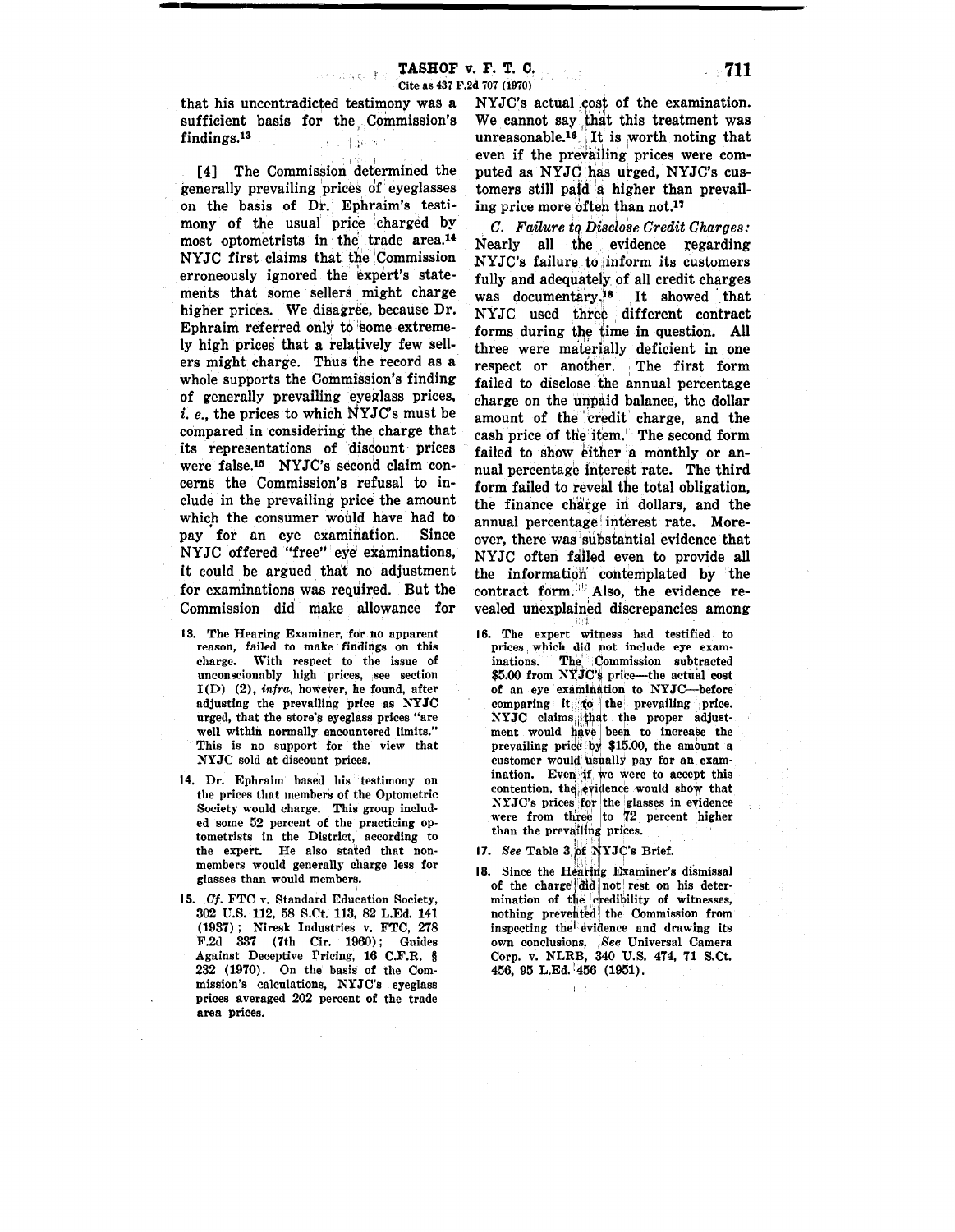NYJC's contract forms, its own internal records, and the "customer cards" it handed to credit clients.

We think the record amply supports the Commission's finding that NYJC's credit practices were deceptive. The offer of credit without disclosure of the charges therefor in an understandable fashion is, of course, likely to prevent the customer from learning about the cost of credit. This is particularly true for NYJC's customers, many of whom both lack the sophistication to make the complex calculation of credit costs for themselves, and must depend to a large extent on credit for their [purchases.19](https://purchases.19)

*D. False Representation of "Easy Credit":* NYJC's. advertising was permeated with references to "easy credit." 20 The complaint charged that the credit was not easy for two reasons: first because NYJC sought "often with success, to obtain garnishments against [customer's] wages," after having extended credit "without determining [the customer's] credit rating or financial ability to meet payments;" $21$  and second because NYJC sold goods "at unconscionably high prices that greatly exceeded the prices charged for like or similar merchandise by other retail establishments." 22 We hold that the record supports the Commission's finding that NYJC's representations of easy credit were misleading because of its rigorous collection policy. Consequently, there is no need 'to decide whether the

- **19.** *See* Appendix A to Commission Opinion (profiles of NYJC's customers).
- **20.** One of NYJC's radio advertisements, for example, ended as follows ( capitalization in the original copy) :

Now a message from that GRAND GENTLEMAN MR. TASH, THE MANAGER OF NEW YORK JEW-<br>ELRY CO. \* \* \*, "I'll help you enjoy the GOOD THINGS OF LIFE. I'll give you ee-asy CREDIT TERMS."

- **21.** Paragraph 8(1) of the Complaint.
- **22.** Paragraph **7** (2) of the Complaint.
- 23. The Hearing Examiner made no finding on this charge.

Commission's finding that the representations were misleading because of the store's "greatly excessive prices" is adequately supported.

*1. Rigorous Collection Policy-The*  . Commission found that NYJC's collection policies were rigorous indeed, and therefore its representation of easy credit was misleading. The record supports this [finding.](https://finding.23)<sup>23</sup>

We have no doubt that the Commission was within its discretion in interpreting "easy credit" to refer not only to easy availability but also to easy terms and leniency with respect to repayment and [collection.24](https://collection.24) The Commission noted the oppressive effect of wage garnishments on persons who, like many of NYJC's customers, have low paying jobs, and found that NYJC regularly garnished its customers' wages. $25$  In one year, for example, it sued some 1600 customers-about one out of every three. Firms with many more customers than NYJC used the garnishment 'process much less [often.26](https://often.26) NYJC, which possessed all the relevant facts, offered nothing to negate the Commission's finding that it pursued a rigorous collection program, and, indeed, in this court did not challenge the Commission's opinion on this point.

[5] NYJC does claim, however, that the complaint did not fairly apprise it of the charge that its easy credit representations might be found misleading on

- **24.** *See* Commission Opinion at 33, 42-43. In some contracts, NYJC was empowered to declare the entire amount due and payable on any default in payment, to take immediate possession without demand or notice (even entering the purchaser's property for that purpose), and to have the customer pay collection agency and attorney's fees.
- **25.** *See* id. at 41. Apparently NYJC extended credit to any person who had a job, and whose wages were not being garnished. Expert testimony confirmed that this was not the usual practice.

**26.** *See id.*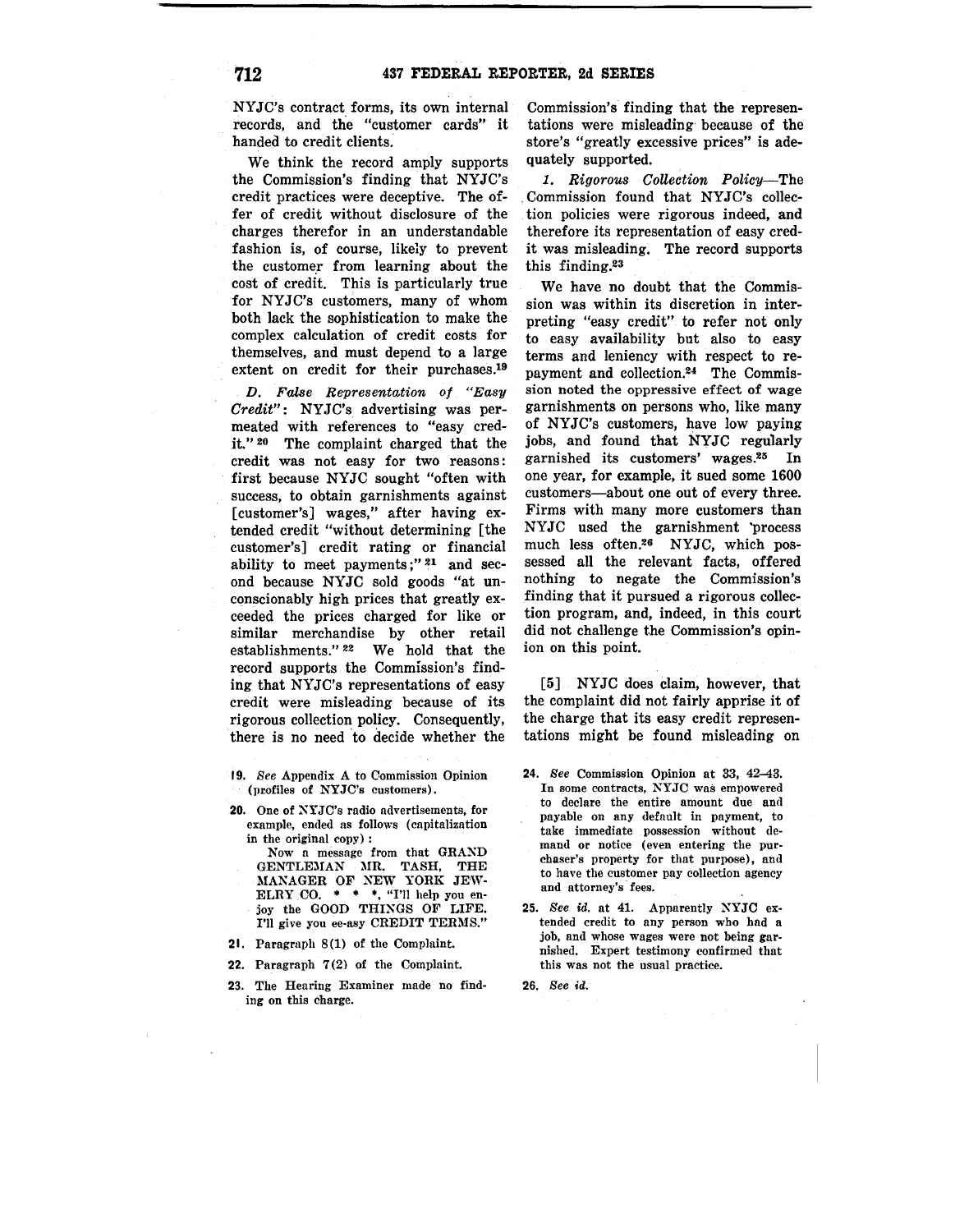--------------------------------

the basis of its collection [policy.27](https://policy.27) Although the complaint is hardly a model of clarity, we think that a fair reading provides sufficient notice,<sup>28</sup> It is clear that the main charge is misrepresentation by use of the term "easy credit," not, as NYJC has urged throughout the course of proceedings, unconscionably high prices per se. High prices were but one of the two independent grounds said to make the. representation deceptive. The other was NYJC's collection policies. Moreover, NYJC has claimed no prejudice from the alleged vagueness of the [complaint.29](https://complaint.29) . It has pointed to no evidence it might have introduced if it had been given clearer notice of the charge. And by the time of the hearing it must have known that its collection policies were under attack, for it agreed to a stipulation about the number of garnishments it, and other stores, filed each year.

*2. Greatly Excessive Prices-The*  other ground for the Commission's ultimate conclusion that NYJC's representations of "easy credit" were misleading

- **27.** *See* 5 U.S.C. § 554(b) (1964) ; cf. Rodale Press Inc. v. FTC, 182 U.S.App. D.C. 317, 407 F.2d 1252 (1968).
- **28.** See the portions of the complaint quoted at the beginning of section I (D). Of. Federated Nat'l Wholesalers Serv. v. FTC, 398 F.2d 253, 258 (2d Cir. 1968); Armand Co. v. FTC, 84 F.2d 973, 974- 975 (2d Cir.), cert. denied, 299 U.S. 597, 57 S.Ct. 189, 81 L.Ed. 440 (1936).
- **29.** *See* J. B. Williams Co. v. FTC, 381 F.2d 884, 888 (6th Cir. 1967).
- **30.** The Commission apparently developed· two theories to explain why high prices made a representation **of** "easy credit" misleading. One theory seems to be that "easy credit" represented to the customer that NYJC's cash price for its merchandise was "not substantially higher than prices generally prevailing in the trade area for the product." Commission Opinion at 33. Evidence of NYJC's high prices, then, was said to show the falsity of NYJC's representation. The other theory is that while "easy credit" represented that "the charge imposed for credit will be reasonable," NYJC hid a credit charge in its high prices so that "in fact the credit might be costing [the

was its finding that NYJC charged "greatly excessive prices." 30 We need not decide whether this finding is adequately supported, however, for, even if it is not, we have no "substantial doubt [that] the administrative agency would have made the same ultimate finding  $[i]$ . *e.,* that NYJC's representations of "easy credit" were misleading] with the erroneous findings or inferences out of the picture." 31 In this case it is clear from the structure of the Commission's opinion 32 and the reasons it gave in support of its order 33 that NYJC's representations of "easy credit" were considered misleading on two separate grounds, to wit, the store's rigorous collection practices and its greatly excessive prices.

# . *II. The Order*

NYJC attacks only two parts of the Commission's order-one paragraph which orders it to disclose certain credit information, and one paragraph which forbids it to advertise discount prices without having taken a survey of comparative [prices.34](https://prices.34) 

- customer] dearly." *Id.* at 32; cf. FTC Economic Report, *supra* note 1, at 18-20. These theories were mixed together in such a way that it is not clear which one is the basis of the Commission's condusion that NYJC's high prices made its representations of "easy credit" misleading.
- 31. NLRB v. Reed & Price Mfg. Co., 205 F.2d 131, 139 (1st Cir.), cert. denied, 346 U.S. 887, 74 S.Ct. 139, 98 L.Ed. 391 (1953) ; cf. Massachusetts Trustees of Eastern Gas and Fuel Associates v. United States. 377 U.S. 235, 84 S.Ct. 1236, 12 L.Ed.2d 268 (1964). *See generally*  Braniff Airways, Inc. v. CAB, 126 U.S. App.D.C. 399, 379 F.2d 453 (1967).

**32.** *See* Commission Opinion at 4o-44.

**33.** *Id.* at 47-48.

**34. NYJC** also claims that the Commission was too vague in ordering it to cease and desist from representing that its "terms of credit are *lenient,* including but not limited to representations that respondent offers 'easy credit'.  $* * * "$  (Emphasis added.) In the context of this case, we think the word "lenient" describes precisely the deceptive practice the Commission has barred, *see* part I (D) (1), *supra. See* Giant Foods Inc. v. FTC,

437 F.2d--45½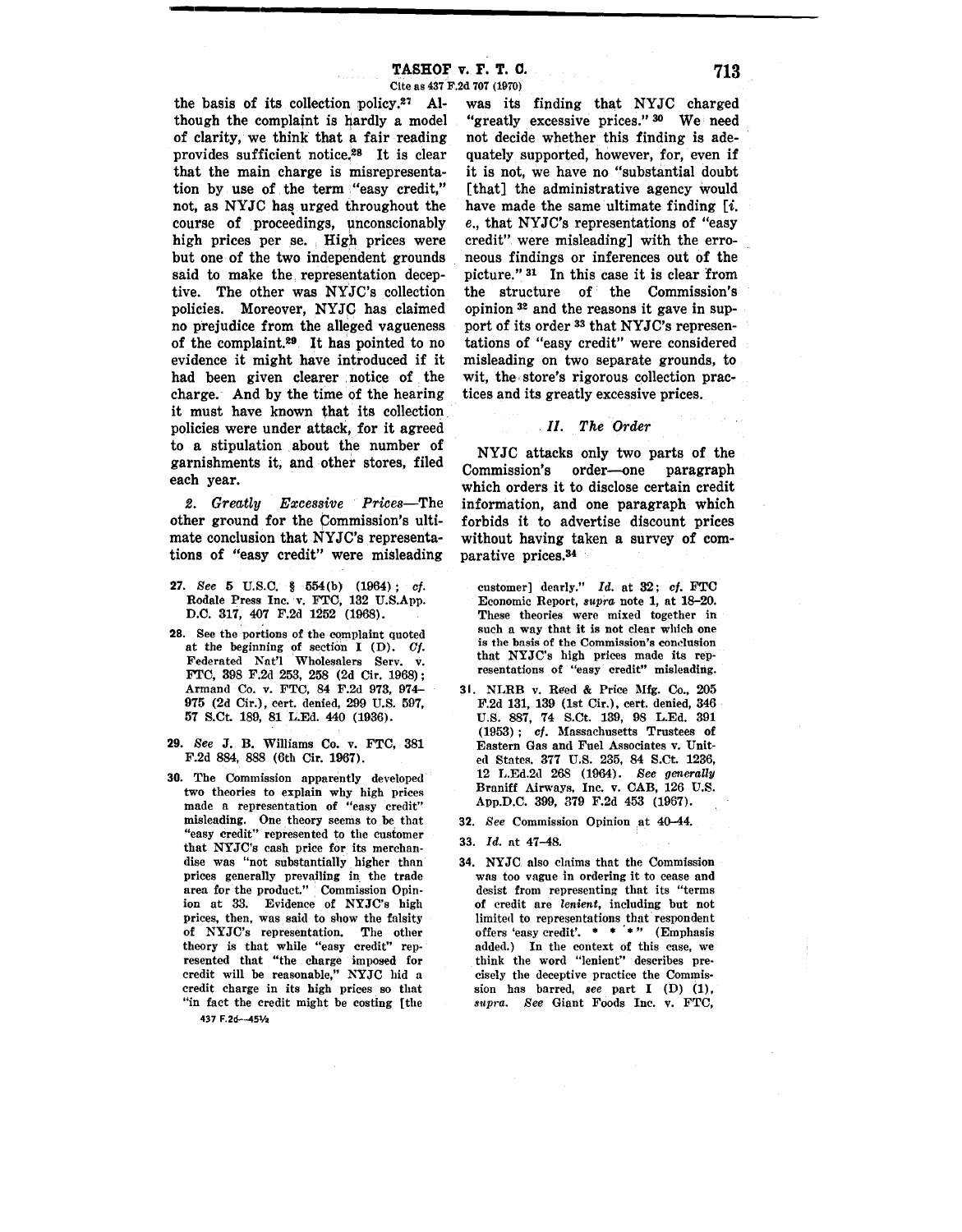[6, 7] *A. Disclosure of Credit Terms:* To combat NYJC's failure to reveal its credit terms (see part I (C) ), the Commission ordered it to disclose, both orally and in writing, a variety of factors relating to credit charges<br>in its installment contracts.<sup>35</sup> NYJC in its installment contracts. $35$ argues that the enactment of the new Truth in Lending Act 36 shows that the Commission had theretofore lacked the power to order affirmative disclosures of credit [information.](https://information.37)37 The argument is without merit. The Act establishes minimum standards of disclosure which the Commission may enforce without proving unfairness and deception on a case by case basis. It was not intended to cure a previous deficiency in Commission power to deal with individual cases, and to shape its remedies to the facts of these cases.<sup>38</sup>

116 U.S.App.D.C. 227, 237, 322 F.2d 977, 987 (1967) ("usual and customary" upheld against attack as too vague).

**35.** The order requires XYJC to disclose the following information before a customer obligates himself to make a credit purchase: (a) the cash price; (b) the amount of any down-payment or tradein; (c) the net cash price; (d) all other charges included in the amount of credit extended, but not part of the finance charge ; (g) the annual percentage finance charge; (h) the total credit price, and the due dates of payments; (i) the consequences of late payments; (j) the security interest retained by NYJC.

NYJC is also required to disclose some of this information if it advertises its credit practices.

- 36. 15 U.S.C. §§ 1601 *et seq.* (Supp. V, 1970).
- **37.** NYJC also claims that the Commission is without power to order affirmative disclosure of credit information unless the original representation was misleading. It says its representations were not misleading, but at worst incomplete. But we have long since passed the point where the power of the Commission to reach statements that are deceptive because they contain less than the whole truth can be doubted. E. g., Ward Laboratories, Inc. v. FTC, 276 F.2d 952, 954 (2d Cir.), cert. denied, 364 U.S. 827, 81 S.Ct. 65, 5 L.Ed.2d 55 (1960).

[8.9] Equally unpersuasive is NYJC's contention that the Truth in Lending Act sets the bounds of an affirmative disclosure order. NYJC has pointed to nothing in the terms of the Act or its legislative history which supports this view. The sole question for us is whether the remedy chosen by the Commission bears a reasonable relationship to the violations [uncovered.39](https://uncovered.39) Viewed in this light, NYJC's attacks on the disclosure order are unavailing. The Commission's demand that NYJC disclose credit terms in all transactions, for example, is reasonably related to its finding that many of NYJC's sales involved a small dollar credit charge, but a high percentage rate, and that credit information is crucial to NYJC's low-income customers. Thus the fact that the Truth in Lending Act exempts sales involving minimal dollar charges 40 is not

- **38.** See Hearings Before A Subcommittee of the Senate Committee on Banking and Currency on S. 1740, 87th Cong., 2d Sess. 154, 158 (testimony of Commissioner Dixon). See also, as examples of the Commission's prior dealings with credit transactions, General Motors Corp., 30 F.T.C. 34 (1939), aff'd, 114 F.2d 23 (2d Cir. 1940) ; World Wide Television Corp.,  $\parallel$  17,087 CCH Trade Reg.Rptr. (1963-65 Transfer Binder), aff'd, 352 F.2d 303 (3d Cir. 1965) (per curiam).
- **39.** E. g., Jacob Siegel Co. v. FTC, 327 U.S. 608, 66 S.Ct. 758, 90 L.Ed. 888 (1946) ; Consumers Products of America, Inc. v. FTC, 400 F.2d 930 (3d Cir. 1968), cert. denied, 393 U.S. 374, 89 S.Ct. 575, 21 L.Ed.2d 607 (1969).

This same test applies, of course, to those parts of the order which duplicate the requirements of the Truth in Lending Act. For example, both the order, *see*  note 35 *supra,* and Regulation Z interpreting the Truth in Lending Act, *see* 12 C.F.R. § 226.8(b) (3) (1970), require NYJC to disclose the total price including credit charges, and the number and due dates of payments, and the amount of each payment. Since this part of the Commission's order is reasonably related to its findings, *see* part I (C), *supra,*  we enforce it.

**40.** 15 U.S.C. § 1638(a) **(7)** (Supp. V, 1970).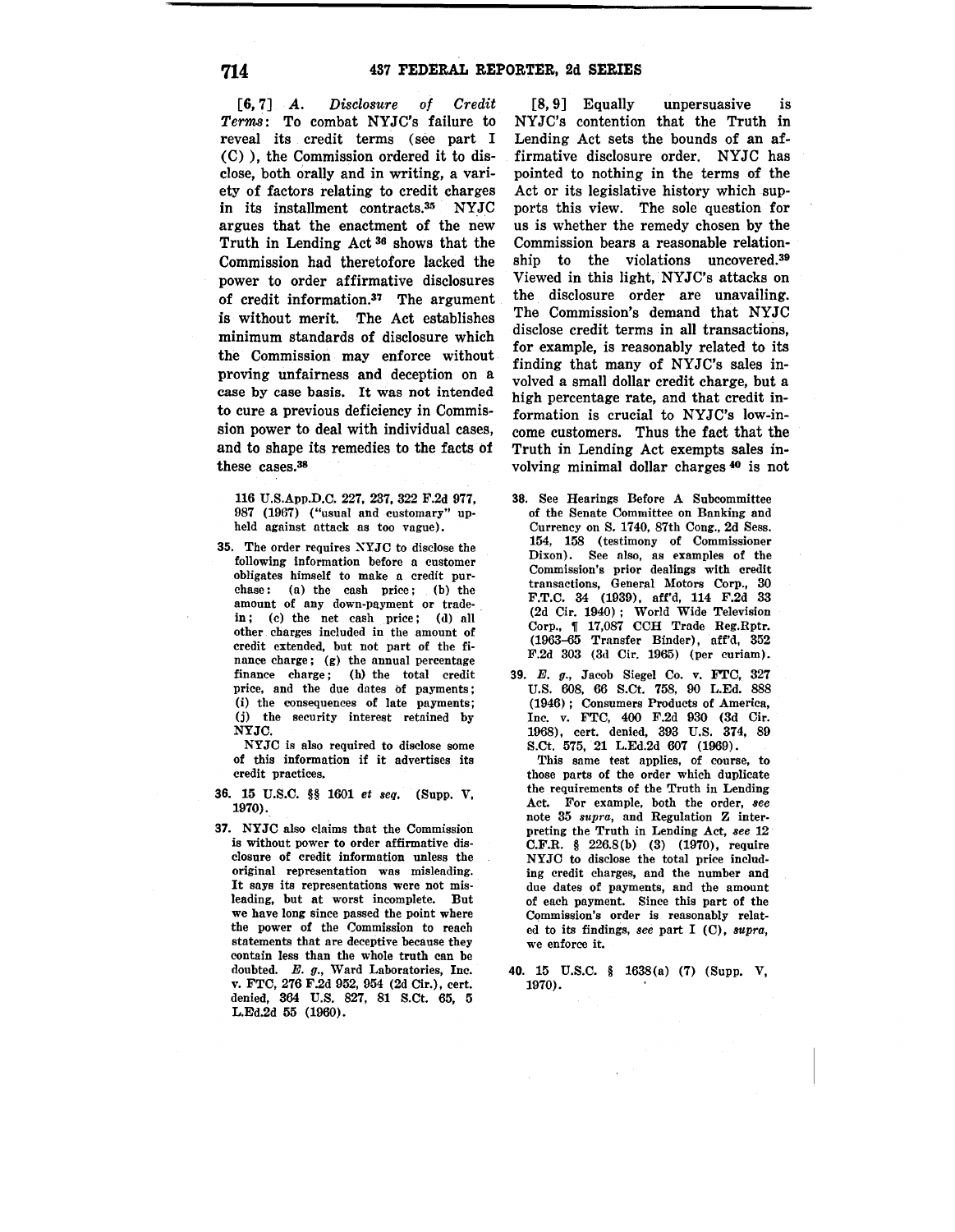·--------------------

controlling. Similarly, the Commission's order that NYJC disclose its credit terms orally 41 is reasonably related to the finding that many of NYJC's customers are unsophisticated consumers who would not benefit from written disclosure alone. That the Truth in Lending Act has no such requirement does not invalidate this portion of the order.

*B. Advertising Discount Prices:* The Commission ordered NYJC to cease and desist from representing that it sells "any article of merchandise" at a discount price (see part I (B) ), unless it first takes a "statistically significant survey" which shows. that the prevailing price is "substantially" above NYJC's. The order apparently subjects NYJC to civil penalties 42 if it advertises discount prices without having taken the survey, even if the advertisement is true.<sup>43</sup>

[10, 11] The Commission claims that this remedy constitutes "reasonable action  $* * *$  calculated to preclude the revival of the illegal practices." 44 We agree. NYJC was shown to have taken little account of the true level of prices in the trade area.45 We think the FTC may

- 41. XYJC also claims that in n Inter suit for civil penalties it will not be able to defend against a charge thnt it fniled to disclose all credit information orally, We are unconvinced by this hypothetical fear. First, if it turns out to be a real problem, the Commission ean be consulted before n penalty action. *See* 16 C.F.R. § 3.61(c) (1970); FTC v. Colgate-Palmolive Co., 380 U.S. 374, 394, 85 S.Ct. 1035, 13 L.Ed.2d 904 (1965). Second the Commission has the burden of proof in a compliance action, *see* Western Radio Corp. v. FTC, 339 F.2d 937 (7th Cir. 1964). NYJC could show that it had not violated the order by evidence· of its continuing policy of oral disclosure, and/or by bringing forward the salesmen who had handled the complaining customers.
- 42. 15 U.S.C. § 45(l) (1964) (\$5,000 per violation).
- 43. *Compare* National Lend v. FTC, 352 U.S. 419, 77 S.Ct. 502, 1 L.Ed.2d. 438 (Ul57). reversing 227 F.2d 825, 844 (7th Cir. 1955).
- 44. National Lead v. FTC, 352 U.S. 419, 429, 77 S.Ct. 502, 509, 1 L.Ed.2d 438

enter an order to ensure that this is not repeated in the future, without having to determine whether respondent's previous conduct was due to inadvertence, bad faith, or a kind of inattention or negligence involving some intermediate culpability. Where a businessman has wrought a wrong on the public, he may be held to a reasonable business procedure that will 'prevent repetition of that wrong, and in view of his past record he will not be permitted to object that his own approaches might also avoid this wrong in the future, perhaps by happenstance and perhaps only on occasion.

**[12]** NYJC has offered nothing either here 46 or before the Commission 47 to support its assertion that the statistical survey requirement is unduly burdensome. The requirement does not appear onerous on its face. Thus the order must be enforced.

Enforced.

ROBB, Circuit Judge (concurring in part; dissenting in part):

I concur in all but Part IIB of the majority opinion. In my judgment the

(1957). *See also* Consumers Prod. of America v. FTC, 400 F.2d 930, 934-935 (3d Cir. 1968) ; S & S Pharmaceutical Co. v. FTC, 408 F.2d 487, 489 (5th Cir. 1969).

- **45.** Cf, Guides Against Deceptive Pricing, 16 C.F.R. § 232.2(a) (requires an mlvertiser to be "reasonably certain" that **a** substantial number of sales are made at the price to which he compares his own) ; id. § 233.3(e) ("A retailer com- . peting in a local area has at least a general knowledge of the prices being charged in his area.").
- **46.** XYJC did not seek relief under 15 U.S.C. § 45(c) (1964), which permits a party to "npply to the court for leave to adduce additional evidence" before the Commission, if the evidence is material and "there were reasonahle grounds for the failure to adduce such evidence in the proceeding before the Commission."
- **47.** NYJC did not petition the Commission to reopen the . proceedings to consider the present claim. *See* 15 U.S.C. § 45(b) (1964) ; 16 C.F.R. § 4.29(a), as amended 16 C.F.R. §§ 3.71, 3.172(a) (1970).